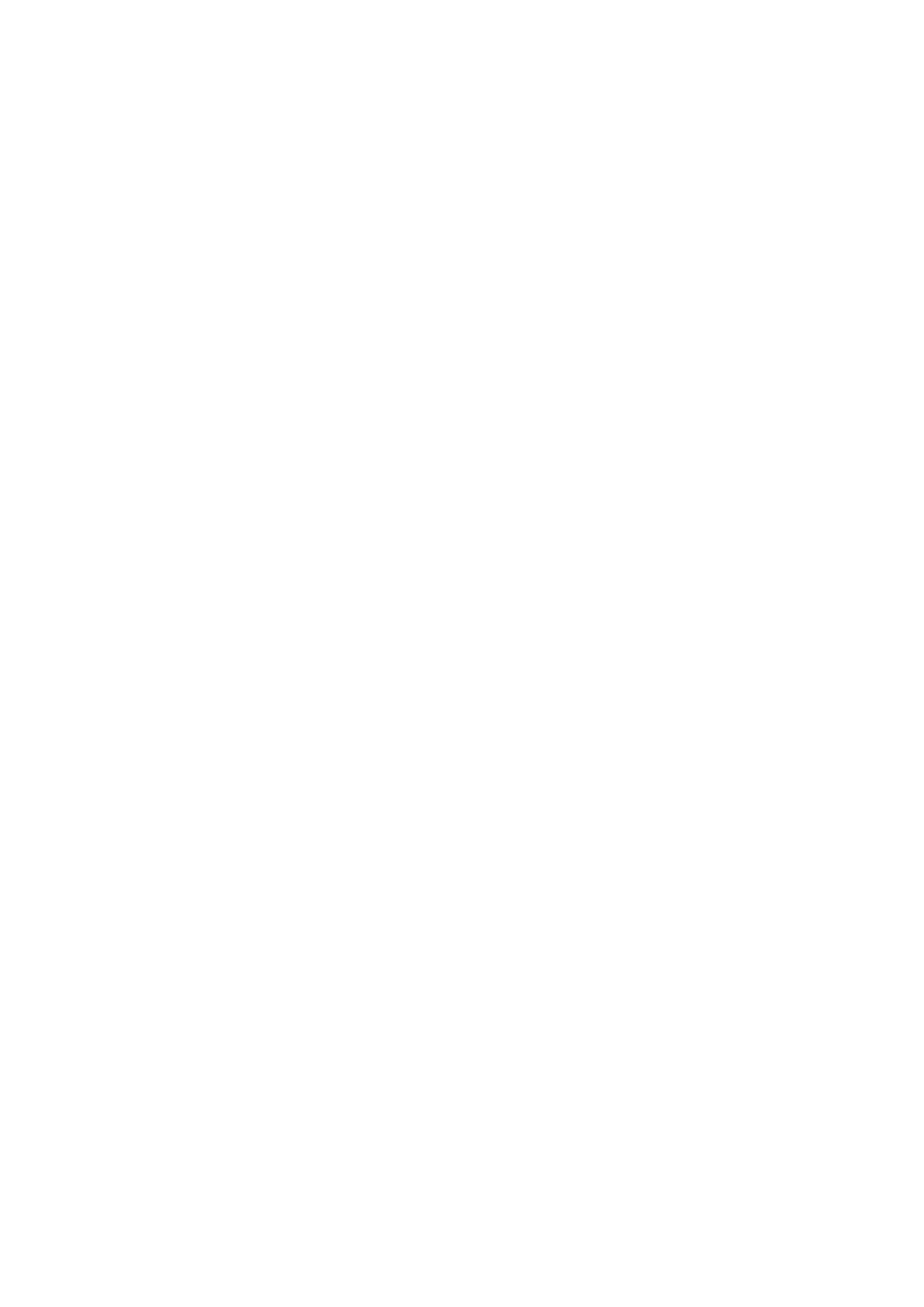## **Contents**

| 1. |     |  |  |  |
|----|-----|--|--|--|
| 2. |     |  |  |  |
| 3. |     |  |  |  |
| 4. |     |  |  |  |
| 5. |     |  |  |  |
|    |     |  |  |  |
|    |     |  |  |  |
|    |     |  |  |  |
|    |     |  |  |  |
| 7. |     |  |  |  |
|    | 7.1 |  |  |  |
|    |     |  |  |  |
|    |     |  |  |  |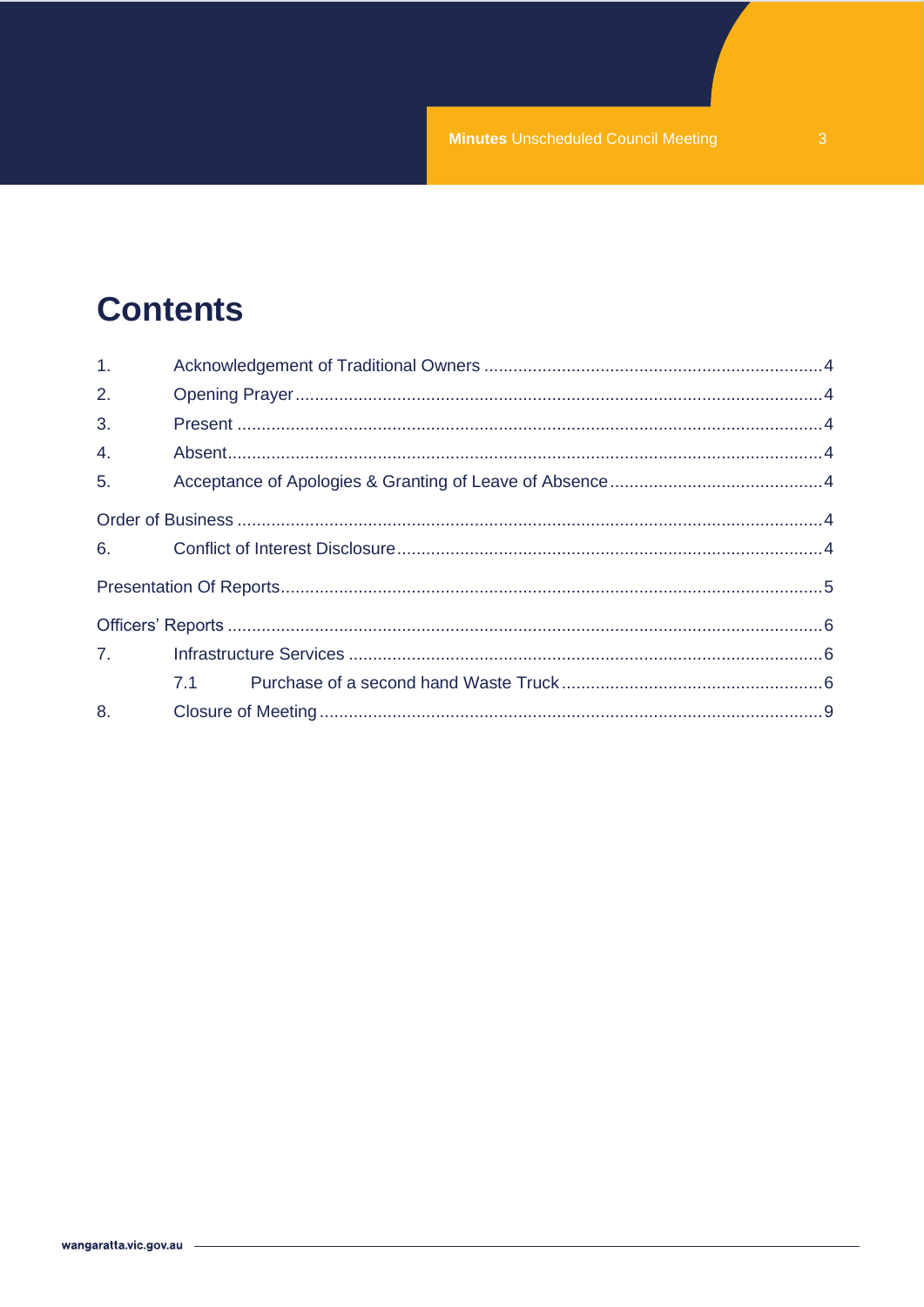## <span id="page-3-0"></span>**1. Acknowledgement of Traditional Owners**

*I acknowledge that I am hosting this meeting from the lands of the Bpangerang people. I also acknowledge the Traditional Custodians of the various lands on which you all work today and the Aboriginal and Torres Strait Islander people participating in this meeting. I pay my respects to Elders past, present and emerging and celebrate the diversity of Aboriginal peoples and their ongoing cultures and connections to the lands and waters of Victoria.*

## <span id="page-3-1"></span>**2. Opening Prayer**

*Almighty God, we humbly ask thee to bless and guide this council in its deliberations so that we may truly preserve the welfare of the people whom we serve. Amen*

## <span id="page-3-2"></span>**3. Present**

#### Councillors:

Ms Irene Grant, Mr David Fuller, Mr Dean Rees, Mr Harry Bussell, Mr Harvey Benton, Ms Ashlee Fitzpatrick, Mr Jack Herry

Officers:

Brendan McGrath, Chief Executive Officer, Marcus Goonan, Director Infrastructure Services, Sarah Brindley, Director Corporate Services and Stephen, Director Development Services.

## <span id="page-3-3"></span>**4. Absent**

Nil

## <span id="page-3-5"></span><span id="page-3-4"></span>**5. Acceptance of Apologies & Granting of Leave of Absence**

## **Order of Business**

## <span id="page-3-6"></span>**6. Conflict of Interest Disclosure**

In accordance with section 130 of the Local Government Act 2020 a councillor who has a conflict of interest in respect of a matter must disclose the conflict of interest in the manner required by Council's Governance Rules and exclude themselves from the decision making process in relation to that matter, including any discussion or vote on the matter and any action in relation to the matter.

Clause 28.1 of Council's Governance Rules requires a councillor to indicate that they have a conflict of interest by clearly stating:

(a) the item for which they have a conflict of interest; and

(b) whether their conflict of interest is general or material; and

(c) the circumstances that give rise to the conflict of interest.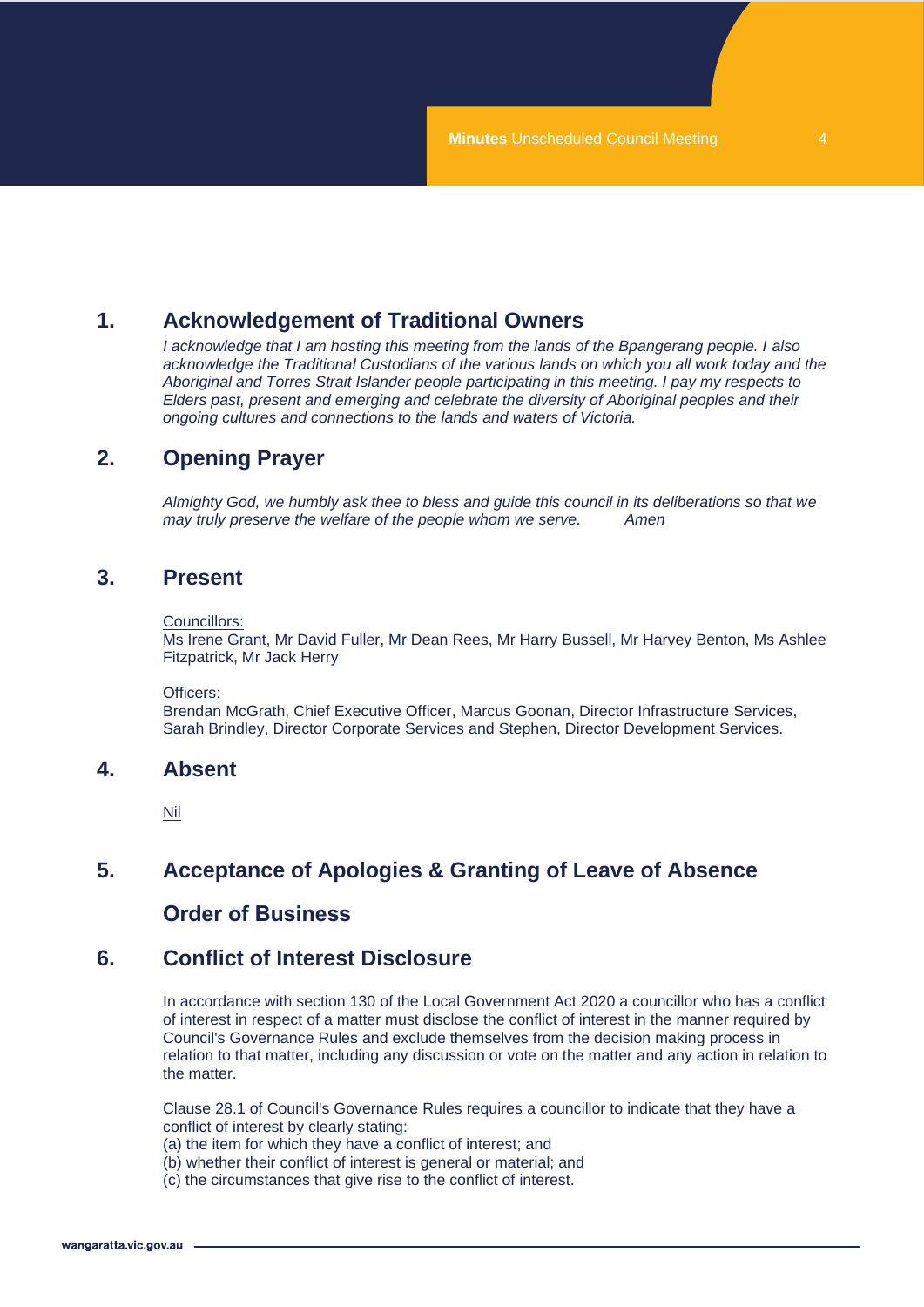**Immediately prior to the consideration of the item in which they have a conflict of interest, a councillor must indicate to the meeting the existence of the conflict of interest and leave the meeting.**

A councillor who discloses a conflict of interest and leaves a Council meeting must not communicate with any participants in the meeting while the decision is being made.

Nil.

## <span id="page-4-0"></span>**Presentation Of Reports**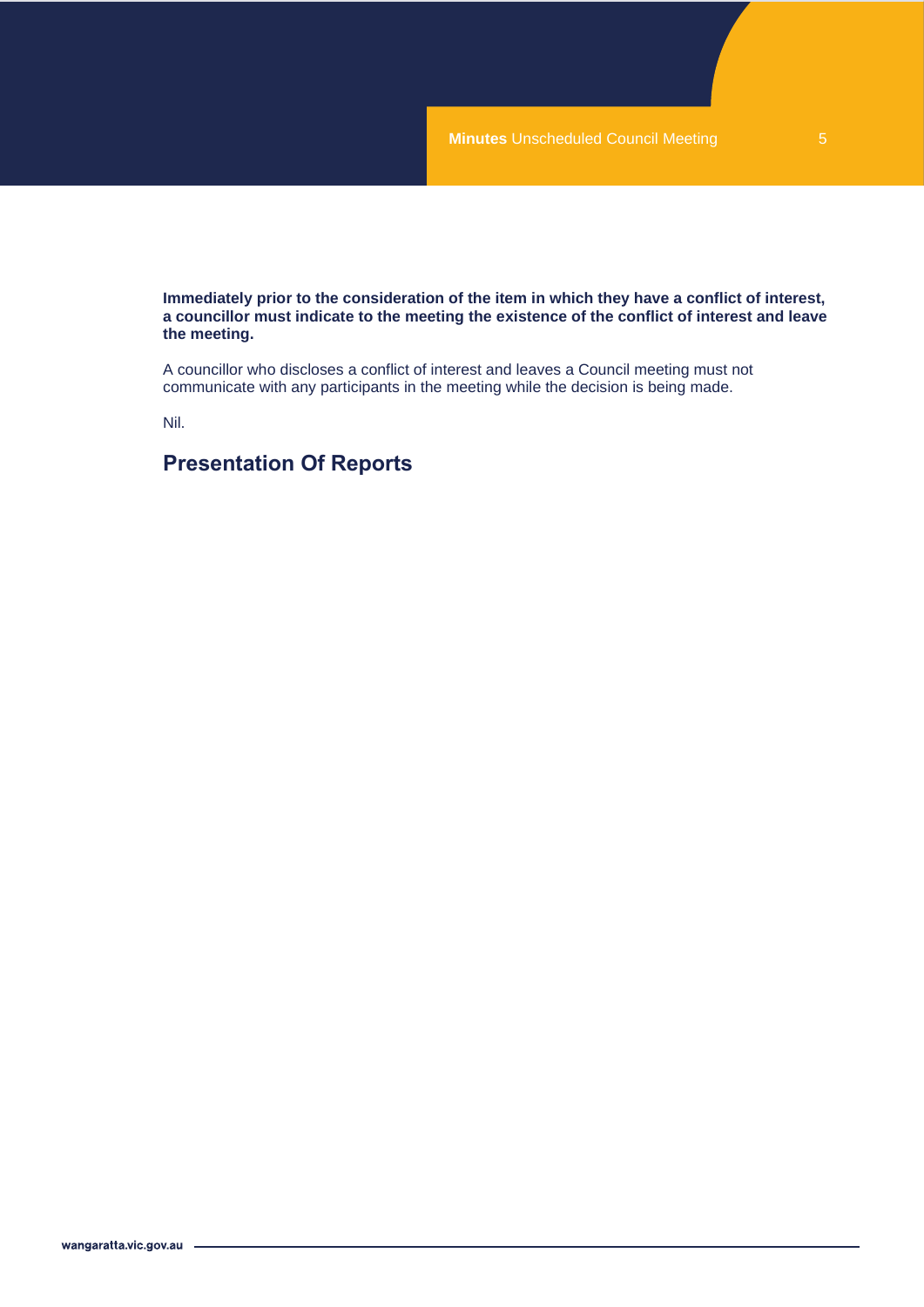## **Officers' Reports**

## <span id="page-5-2"></span><span id="page-5-1"></span><span id="page-5-0"></span>**7. Infrastructure Services**

#### **7.1 Purchase of a second hand Waste Truck**

| Meeting Type:    | Unscheduled Council Meeting      |
|------------------|----------------------------------|
| Date of Meeting: | 31 January 2022                  |
| Author: .        | Director Infrastructure Services |
| File No:         | IC <sub>22/79</sub>              |

No Council officers or contractors who have provided advice in relation to this report have declared a conflict of interest regarding the matter under consideration.

#### **Executive Summary**

This report is presented to Council to award the supply of a second hand waste truck and allocate funding via Budget Variation Policy for new capital projects over \$50,000.

#### **Resolution:(Moved: Councillor H Benton/Councillor J Herry)**

That Council:

- 1. Allocates \$288,000 excluding GST via Councils Budget Variation Policy for new capital projects from 2022/23 financial year to the purchase of second hand waste truck in 2021/22;
- 2. Awards the supply of second-hand waste truck to Blacklocks Trucks Centre;
- 3. Authorises the Chief Executive Officer to sign when available; and
- 4. Discloses the contract price.

*The contract price was disclosed at \$288,000.00 excluding GST.*

**Carried**

#### **Background**

The waste fleet is ageing and needs significant maintenance requiring trucks to be removed from service. The purchase of a second hand waste truck will enable works to be completed without service interruption.

Council's Budget Variation Policy allows for new capital projects or removal/deferral of capital projects over \$50,000 to be approved by a report to Council. As there is no budget for this purchase, Council is also being asked to award the tender that would typically fall under CEO delegation.

Council waste drivers have been trailing a demonstration Isuzu vehicle that has become available for purchase with a delivery timeline of April 2022. The feedback on this vehicle was very positive.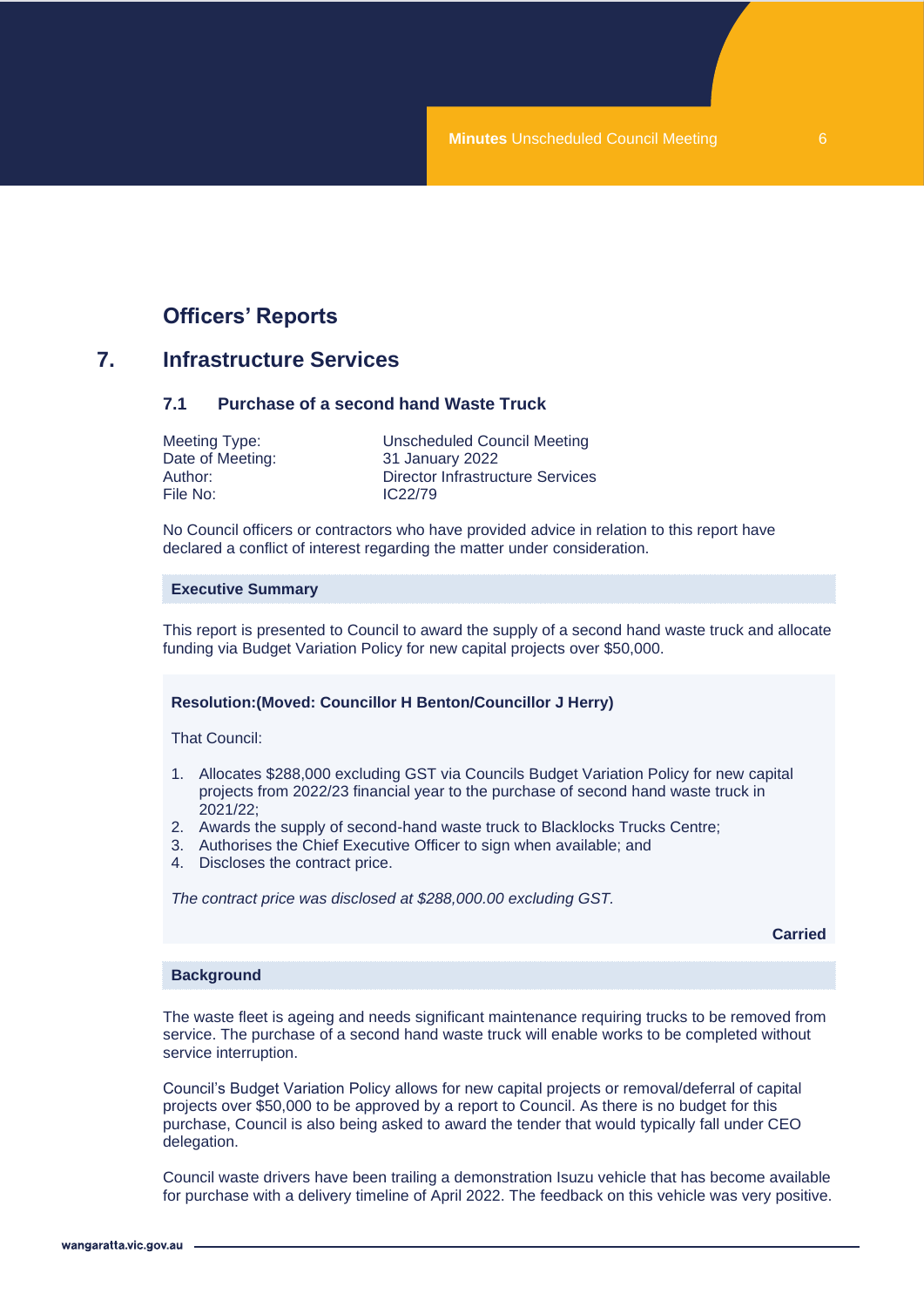Council's mechanics and drivers have checked the vehicle. Blacklocks Trucks Centre will fully service the unit before it is delivered. The unit has been well maintained and would be an asset to Council's fleet for some time.

#### **Implications**

#### **Policy Considerations**

There are no specific Council policies or strategies that relate to this report.

#### **Financial/Economic Implications**

This purchase is budgeted for in the Long-Term Financial Plan in the 2022/23 year under the plant replacement program. The funding will be allocated into the 2021/22 financial year with a matched reduction of \$288,000 in the 2022/23 year plant replacement program. There is no overall impact on Council's final 10-year position.

#### **Legal/Statutory**

There are no legal/statutory implications identified for the subject of this report.

#### **Social**

There are no social impacts identified for the subject of this report.

#### **Environmental/Sustainability Impacts**

There are no environmental/ sustainability impacts identified for this subject of this report.

#### **Strategic Links**

#### **Council Plan 2021 – 2025**

This report supports the 2021-2025 Council Plan through the following objectives and actions:

#### **1. Strengthening our Leadership**

- a. An efficient and effective Council
	- 1.2.1.3 Develop an Asset Management Plan that outlines the key elements involved in maintaining Council assets.

#### **Risk Management**

There are no moderate to extreme risks with this purchase.

#### **Consultation/Communication**

Officers believe that appropriate consultation has occurred, and the matter is now ready for Council consideration.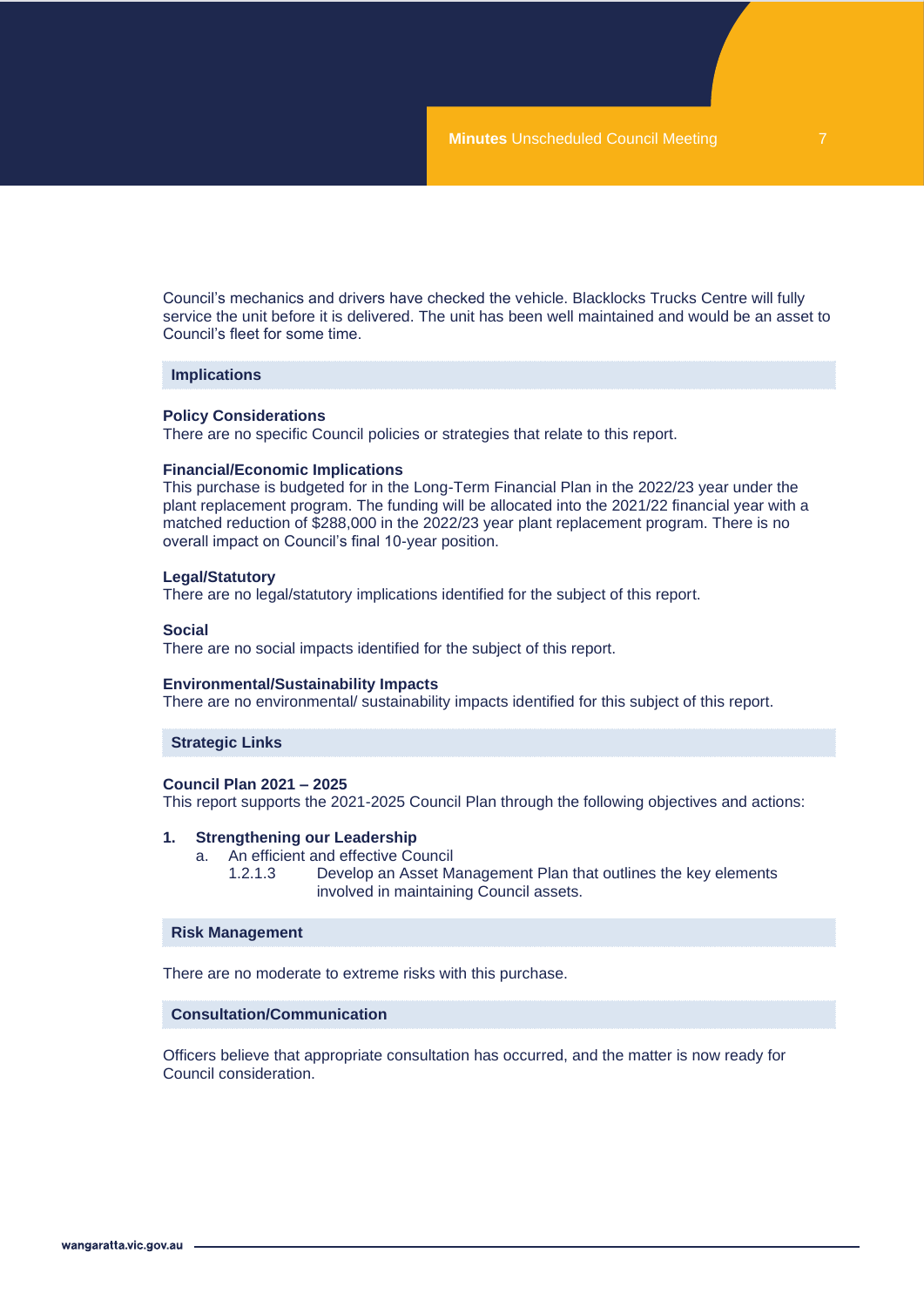#### **Options for Consideration**

Alternate recommendation/s

- Transfer funding and award contract
- Not approve funding therefore not purchasing the waste truck
- Approve the funding but request officers undertake a full tender for a new waste truck.

#### **Conclusion**

A variation to Council's Procurement Policy has been approved. Pricing for the second hand waste truck is based on current market rates and the vehicle requires minimal modification. This purchase has been reviewed by all Council departments involved and is considered value for money.

#### **Attachments**

- 1 Procurement exemption application Confidential<br>2 Procurement exemption CEO approved Confider
- 2 Procurement exemption CEO approved Confidential<br>3 Second hand waste truck quote Confidential
- Second hand waste truck quote Confidential
- 4 Site loader information Confidential